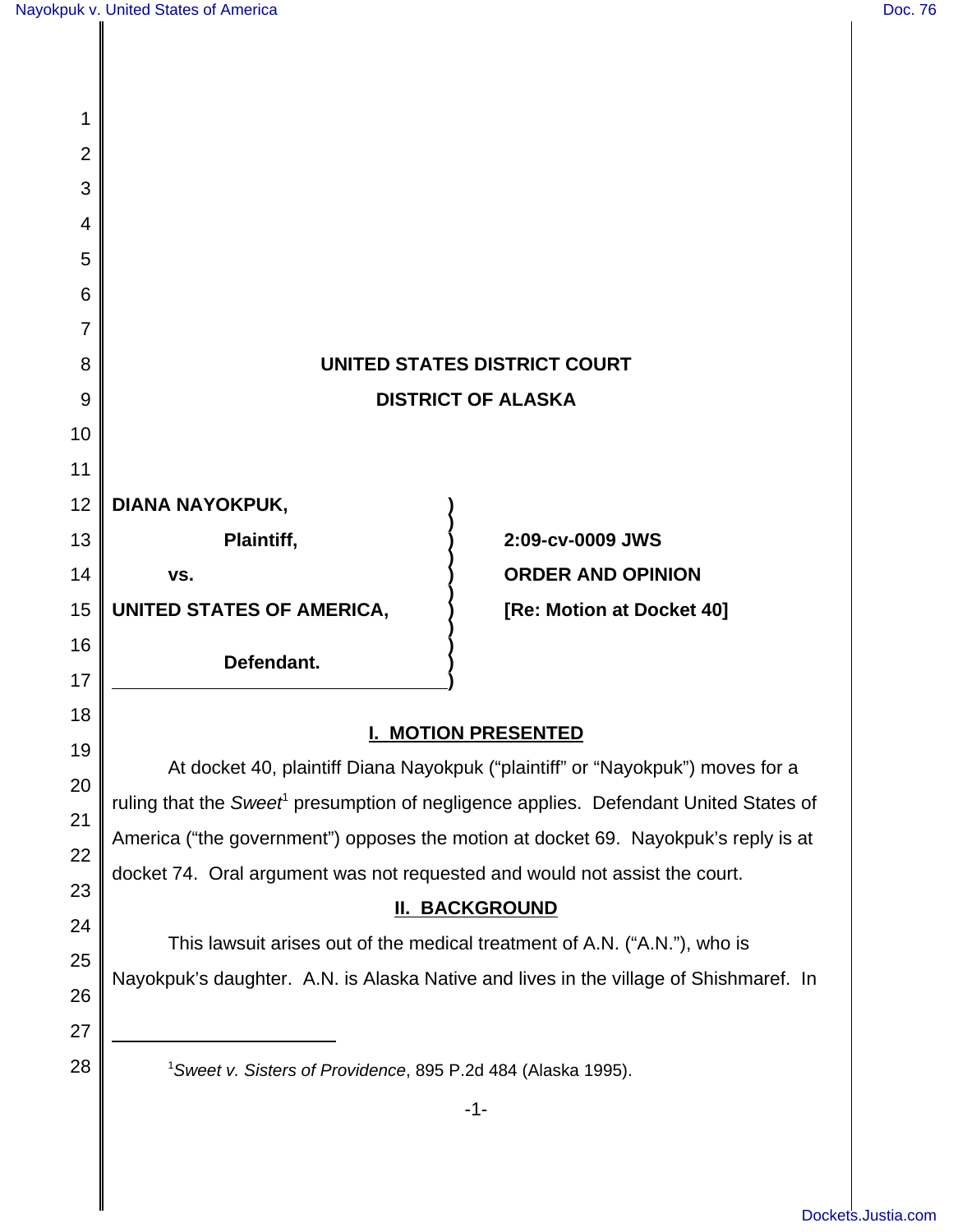1 2 3 4 5 6 7 8 many remote Alaskan villages, there are no doctors. First-line medical care is instead provided by Community Health Aides ("CHAs"), who are supervised by doctors at regional hospitals. CHAs examine patients locally and then telephone the doctors who receive calls in the "radio room." Upon examining a patient, CHAs complete a Patient Encounter Form ("PEF") which describes the patient's complaints, symptoms, current medications, vital signs, and the CHA's assessment. The PEFs are then faxed to the doctor at the regional hospital. After talking to the doctor over the phone, CHAs generally record the doctor's diagnosis on the PEF.

9 10 11 12 13 14 A.N. was born on September 1, 2007. On September 27, 2007, A.N. was found to have a temperature of 102.4. She was transported to Norton Sound Regional Hospital ("NSRH") in Nome, Alaska, where a full bacteriological work-up was done. She was treated with two antibiotics. On November 13, 2007, A.N. was taken to NSRH again after her temperature was recorded at 103.1. Again a bacteriological work-up was done, and A.N. returned to Shishmaref on November 16, 2007.

15 16 17 18 19 On January 28, 2008, A.N. went to her village clinic with a temperature of 99.5. Gwen Nayokpuk was the CHA who examined her. She reported the encounter to Dr. Livermont at NSRH. Dr. Livermont prescribed Tylenol and amoxicillin. Plaintiff maintains that the government has been unable to produce the faxed PEF that Dr. Livermont would have reviewed. Dr. Livermont has no recollection of treating A.N..

20 21 22 23 24 25 26 27 28 On February 1, 2008, A.N. was taken back to the clinic with a temperature of 100. A different CHA, Frieda Eningowuk ("Eningowuk"), treated her. Eningowuk assessed A.N. and thought that she had a common cold. Eningowuk contacted Dr. Head at NSRH, and Dr. Head ordered a continuation of Tylenol and amoxicillin. A.N. was scheduled to be in Anchorage, Alaska, the following week, where she had an appointment scheduled at the Alaska Native Medical Center ("ANMC"). Plaintiff maintains that the government has been unable to produce any notes made by Dr. Head regarding his treatment or diagnosis, although plaintiff was provided with the PEF and the faxed PEF.

-2-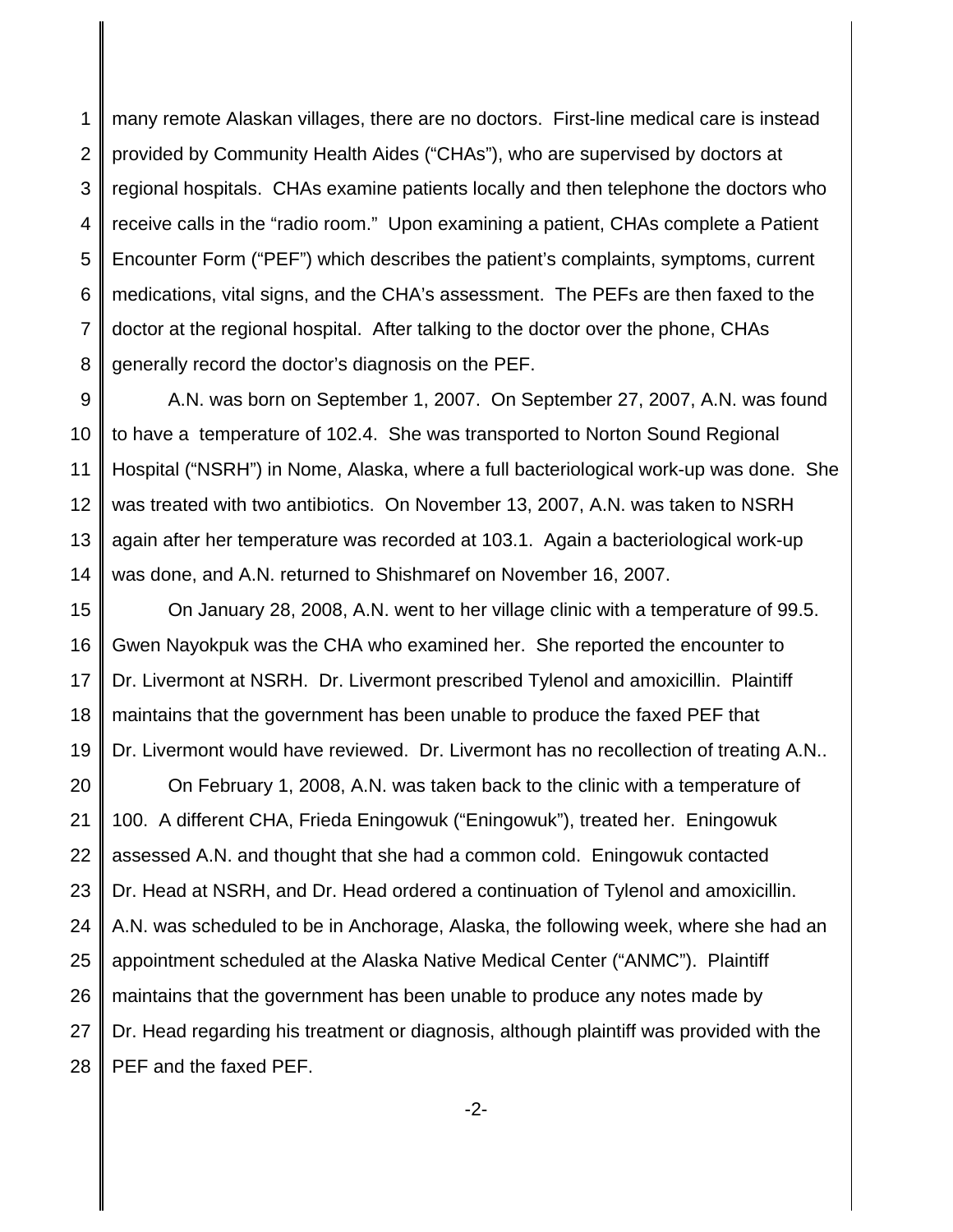1 2 3 4 5 6 7 On February 3, 2008, A.N. returned to the clinic after her mother reported that her cold had worsened. She was seen again by Gwen Nayokpuk. A.N. was having difficulty breathing and was coughing up discharge. She had a fever of 100.2. Gwen Nayokpuk diagnosed A.N. with bronchiolitis and contacted Dr. Sharma at NSRH. Dr. Sharma ordered a continuation of amoxicillin and saline nebulizer treatments to help A.N.'s breathing. Plaintiffs maintain that the government has been unable to produce the PEF that was faxed to Dr. Sharma.

8 9 10 11 12 A.N. was brought back to the clinic on February 5, 2008, with a temperature of 102.8. She was still coughing, displayed an audible wheezing, was picking at her ears, and her upper lip was blue. Eningowuk was the on-duty CHA, and she called Dr. Sharma. Dr. Sharma authorized A.N. to be flown to NSRH on the next commercial flight. Dr. Sharma does not recall treating or evaluating A.N..

13 14 15 A.N. was flown to Nome later that day. She was examined by Dr. Superville at NSRH and diagnosed with a viral respiratory infection and bronchospasm. She returned to Shishmaref on February 7.

16 17 18 19 20 21 22 23 24 25 26 A.N. returned to the village clinic on February 19, 2008, and was examined by CHA Amelia Milligrock ("Milligrock"). A.N. was vomiting and coughing, and she had a temperature of 102.9. Her right tympanic membrane was red and bulging, and she had lesions on her mouth. Milligrock diagnosed A.N. with acute otitis media and bronchiolitis. A.N. visited the clinic a second time on February 19 because her feet were turning blue, and her temperature had increased to 104. Eningowuk was on duty, and she called Dr. Superville at NSRH. Dr. Superville ordered A.N. to be transported to NSRH that evening. Her flight could not land due to weather, and A.N. was therefore rescheduled for a flight on the morning of February 20. Plaintiff maintains that there are no records of the reasons for A.N.'s transport and no record of Dr. Superville's treatment.

27 28 A.N. was taken to the clinic again at 2:45 a.m. on February 20. Her temperature had risen to 104.5 and she had an irregular pulse. Eningowuk contacted Dr. Logan at

-3-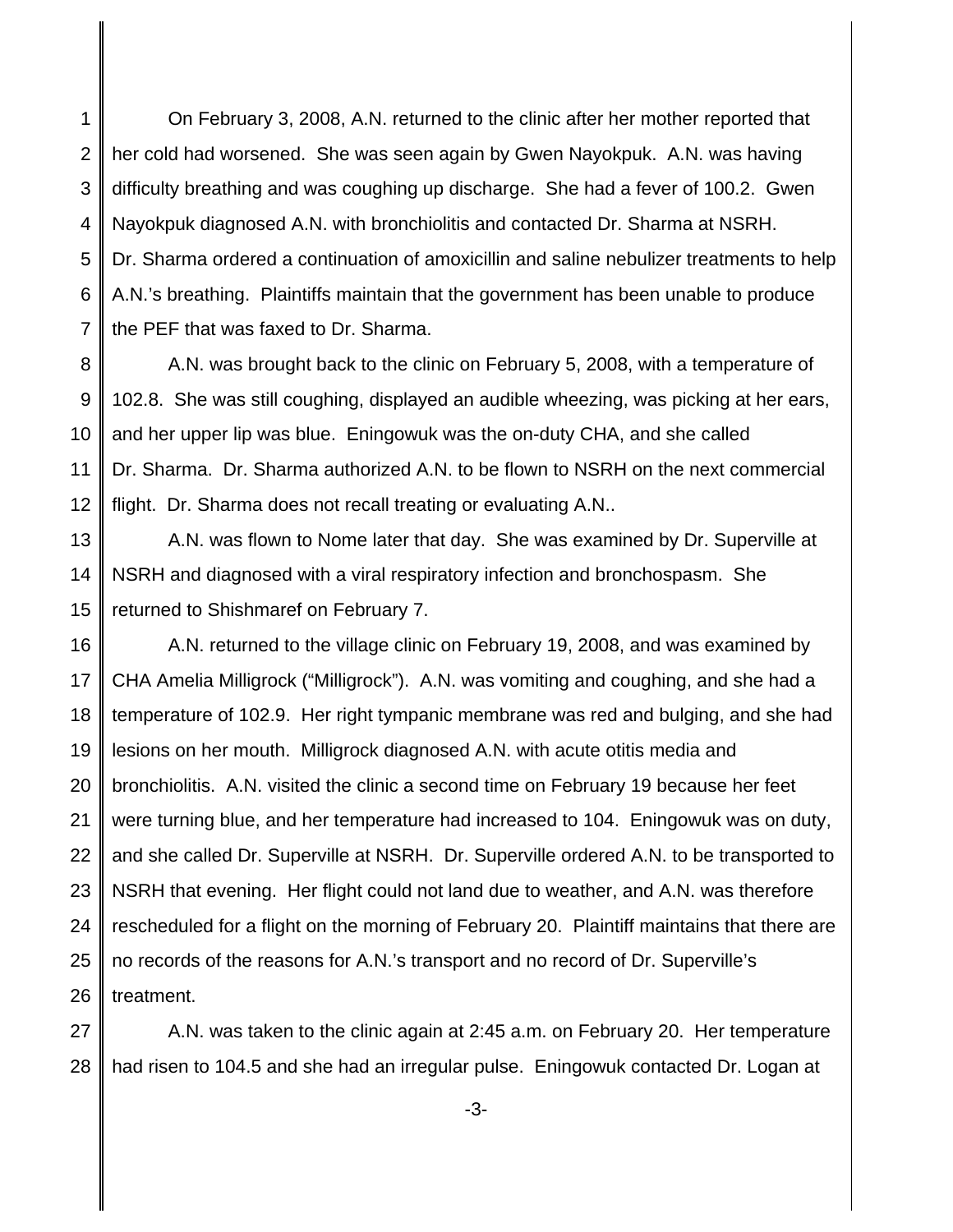1 2 3 NSRH. Dr. Logan prescribed 100 mg of Rocephin, a dosage that plaintiff claims was insufficient. Dr. Logan does not recall his treatment of A.N., and plaintiff maintains that there is no contemporaneous record of his treatment of her.

4 5 6 Although A.N. was scheduled to be flown to Nome later that morning, the transport order was cancelled. Plaintiff maintains that there is no record of the order cancelling the transport.

7 8 9 10 Later on February 20, A.N. returned to the clinic and was seen by Milligrock. Her fever had decreased to 99.6. Milligrock spoke with Dr. Sharma who ordered that A.N. be seen again the next day. Dr. Sharma does not recall treating A.N., and plaintiff maintains that there is no record of her thoughts or impressions.

11 12 13 14 15 16 17 18 19 A.N. returned to the clinic on February 22, 2008. Her temperature was 100.8, and her hands and feet were blue. Milligrock contacted Dr. Logan who ordered that A.N. be kept warm and rechecked in two days. A.N. returned to the clinic on February 24, 2008, with a temperature of 102.2. Eningowuk contacted Dr. Superville who diagnosed unresolved bronchiolitis and authorized A.N. to be transported to NSRH the next morning. A.N. was transported to Nome on February 25, 2008. At approximately 3:15 p.m., A.N. began seizing. She was ultimately transported to Alaska Native Medical Center ("ANMC") in Anchorage. A lumbar puncture was performed which allowed doctors to identify the specific bacteria that had infected A.N..

20 21 22 23 24 25 26 27 Plaintiff maintains that the delay in diagnosing and treating A.N.'s meningitis caused irreversible brain damage and that A.N. will require intensive care for the rest of her life. Plaintiff filed a complaint against the United States, pursuant to the Federal Tort Claims Act, on November 11, 2009. The complaint alleged negligence on the part of care providers at NSRH and ANMC, whose employees are deemed employees of the United States for purposes of the FTCA by virtue of compacts between those entities and the Indian Health Service. The complaint was amended to plead recklessness on June 17, 2011.

28

-4-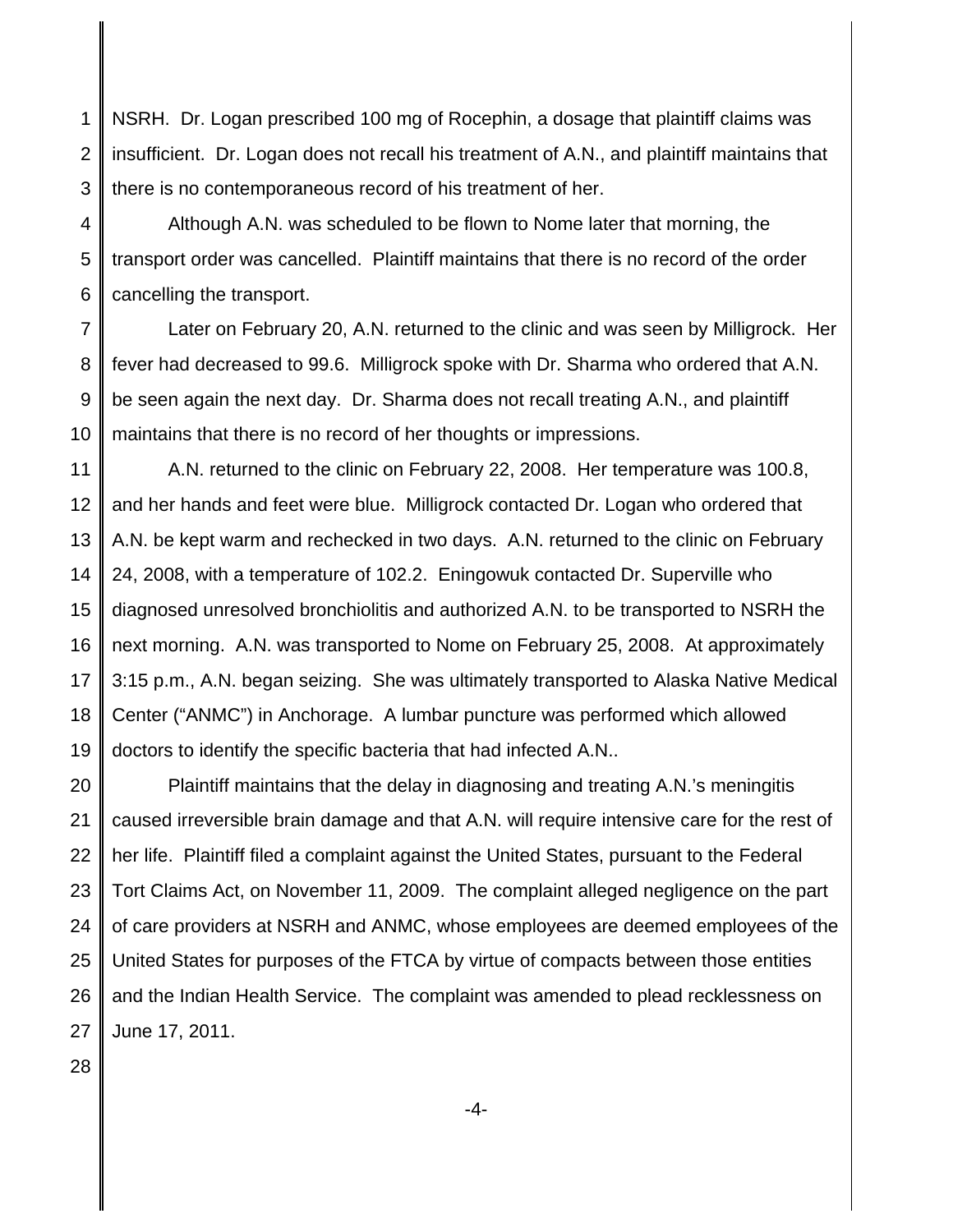**III. DISCUSSION** The FTCA provides that the United States is liable for the "negligent or wrongful act[s] or omission[s] of any employee . . . if a private person . . . would be liable to the claimant in accordance with the law of the place where the act or omission occurred."<sup>2</sup> Here, the alleged acts or omissions occurred in Alaska and, therefore, Alaska law governs disposition of plaintiff's claims. Nayokpuk maintains that her doctors had a duty to create and maintain

7 8 9 10 11 appropriate records of her treatment and that her doctors breached that duty. Because her doctors allegedly breached that duty, she argues that her ability to prove malpractice is impaired and that the court should therefore apply a rebuttable presumption of negligence.<sup>3</sup>

12 **A. The** *Sweet* **Presumption**

13 14 15 16 17 18 In *Sweet*, the Alaska Supreme Court held that where a medical malpractice plaintiff's ability to prove negligence is impaired by the defendant's breach of duty to create or maintain adequate records, a trial court should shift the burden of proof to the defendant to prove by a preponderance of the evidence that it was not negligent.<sup>4</sup> "[A] plaintiff must first establish to the satisfaction of the court that the absence of the records hinders his ability to establish a prima facie case."<sup>5</sup> Second, "burden shifting should only occur when the essential medical records are missing through the negligence or fault of the adverse party."6

28

1

2

3

4

5

6

 $228 \text{ U.S.C. }$ § 1346(b)(1).

3 *See Sweet*, 895 P.2d at 492.

4 *Id.*

5 *Id.* at 491.

6 *Id.* (citing *Public Health Trust v. Valcin*, 507 So.2d 596, 599 (Fla. 1987)).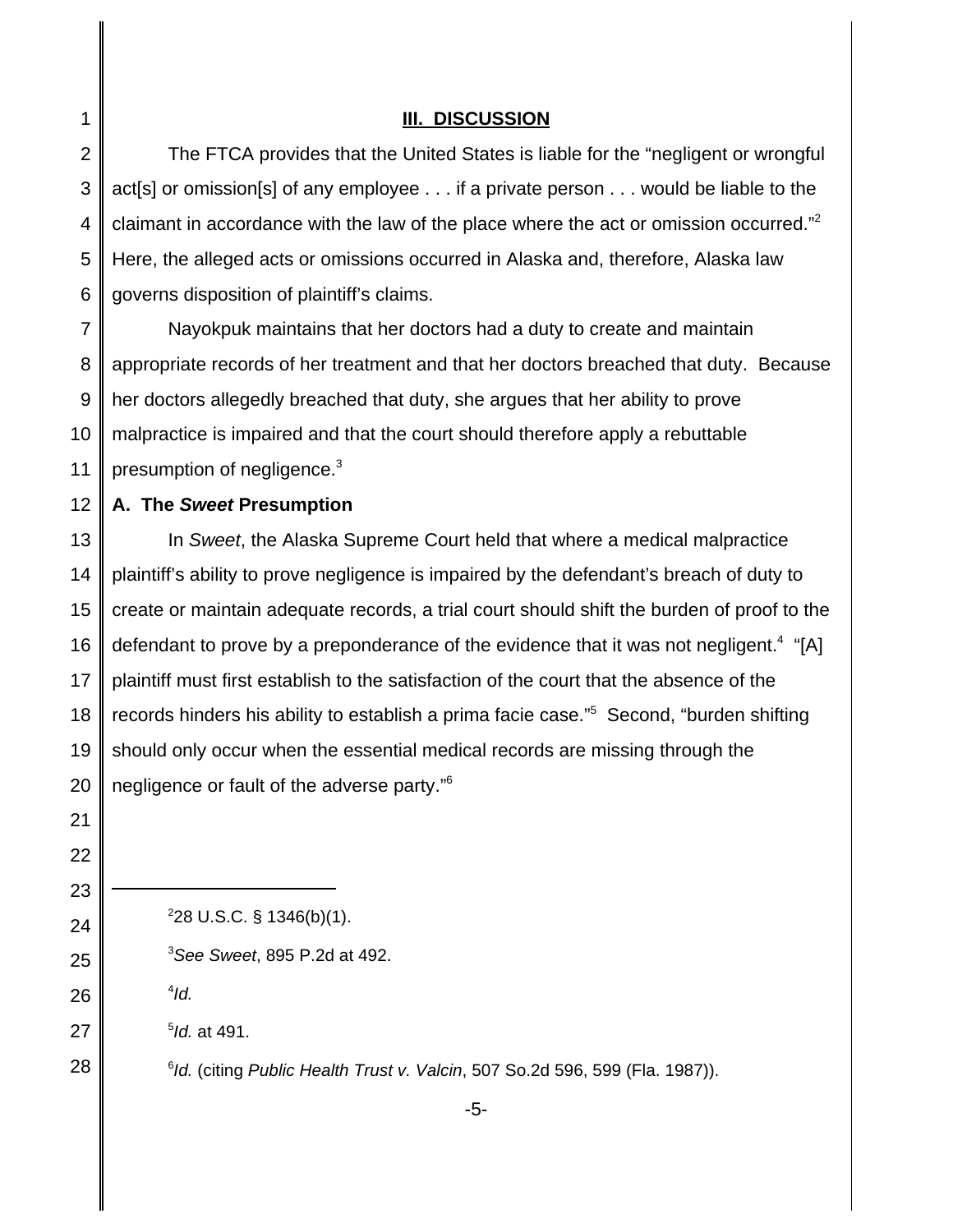1

## **1. Whether the Presumption is Substantive**

2 3 4 5 6 7 8 In suits brought under the FTCA, courts apply state substantive law and federal procedural law.<sup>7</sup> The government's primary argument in response to plaintiff's motion is that the *Sweet* presumption is procedural and therefore should not be applied in this FTCA action. The government maintains that *Sweet* has been treated by Alaska courts as a discovery sanction. Plaintiffs respond that the presumption is substantive and that its application is mandated by Federal Rule of Evidence 302 and extension of the *Erie* doctrine.<sup>8</sup>

9 10 11 12 13 14 Federal Rule of Evidence 302 provides that "[i]n a civil case, state law governs the effect of a presumption regarding a claim or defense for which state law supplies the rule of decision."<sup>9</sup> The advisory committee notes make clear that although not "all presumptions in diversity cases are governed by state law," state law presumptions apply where "the burden of proof question ha[s] to do with a substantive element of [a] claim or defense."10 The *Sweet* presumption affects the burden of proof as to the substantive elements of duty, breach, and causation.<sup>11</sup> It is therefore applicable pursuant to Federal Rule of Evidence 302.

The government argues that Alaska "cases have consistently held that the burden-shifting of *Sweet* is a remedy for discovery issues, not substantive law."12 The government is correct that the burden shifting has been recognized by Alaska courts as

7 *See, e.g.*, *Taylor v. United States*, 821 F.2d 1428, 1432 (9th Cir. 1987). 8 *Erie R. Co. v. Tompkins*, 304 U.S. 64 (1938).

- <sup>9</sup>Fed. R. Evid. 302.
	- <sup>10</sup>*Id.* advisory committee's note.
- <sup>11</sup>*Sweet*, 895 P.2d at 492.

28  $12$ Doc. 69 at 8.

-6-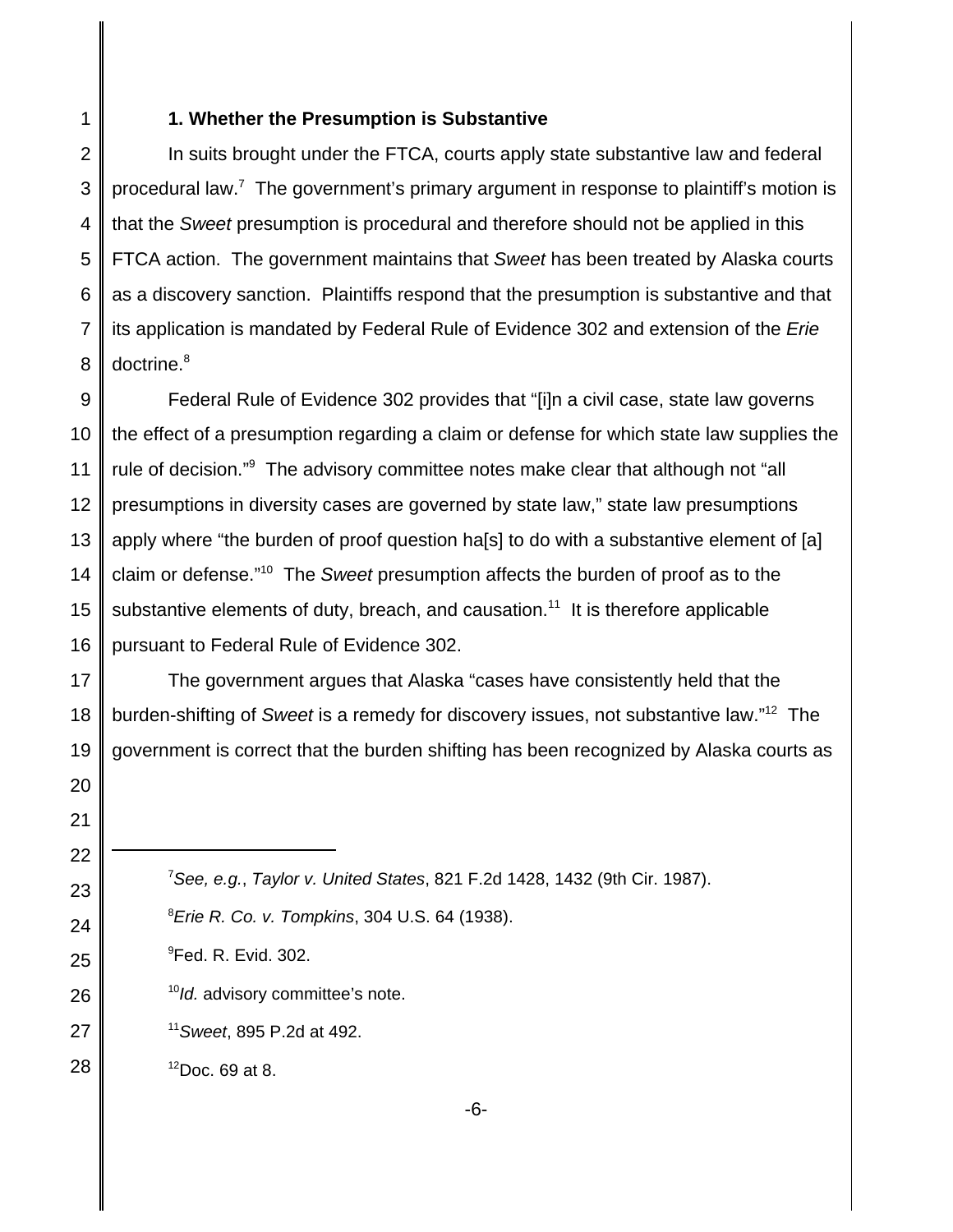1 2 3 4 5 6 7 8 9 a discovery sanction.<sup>13</sup> *Sweet* makes clear, however, that burden shifting is "equally applicable in the context of the breach of the duty to create records."<sup>14</sup> Nichols,<sup>15</sup> like *Sweet*, declined to recognize an independent tort for negligent spoliation of evidence. However, the court saw "no reason why the *Sweet* remedy would not be a sufficient response" to the alleged negligent spoliation.16 *Nichols* actually undermines the government's position–the Alaska Supreme Court recognized *Sweet*'s application outside the context of an independent spoliation claim. In any event, use of burden shifting to remedy discovery violations does not operate to the exclusion of burden shifting as a substantive rule.

10 11 12 13 14 15 16 17 18 19 The government argues that AS 09.55.540 bars substantive presumptions in medical malpractice cases. That statute states that "[i]n malpractice actions there is no presumption of negligence on the part of the defendant."17 The government maintains that "the Alaska Legislature has determined that the burden of proof can never rest upon a health care provider" and "*Sweet* therefore must be viewed as a procedural tool used by Alaska courts to resolve issues concerning discovery."<sup>18</sup> However, as Nayokpuk points out, *Sweet* post-dates enactment of AS 09.55.540 by almost three decades. The fact that *Sweet* did not discuss AS 09.55.540 indicates that the Alaska Supreme Court did not see that statute as a bar to the rule it prescribed. Moreover, there are no cases suggesting that AS 09.55.540 retroactively bars the *Sweet*

<sup>13</sup>*See, e.g.*, *Power Constructors, Inc. v. Taylor & Hintze*, 960 P.2d 20, 29–30 (Alaska 1998).

<sup>14</sup>*Sweet*, 895 P.2d at 494 n.9 (citing *Patrick v. Sedwick*, 391 P.2d 453 (Alaska 1964)). <sup>15</sup>*Nichols v. State Farm Casualty Co.*, 6 P.3d 300, 304 (Alaska 2000).

 $16$ *Id.* 

20

21

22

23

24

25

26

27

- $17AS$  09.55.540(b).
- 28  $18$ Doc. 69 at 9-10.

-7-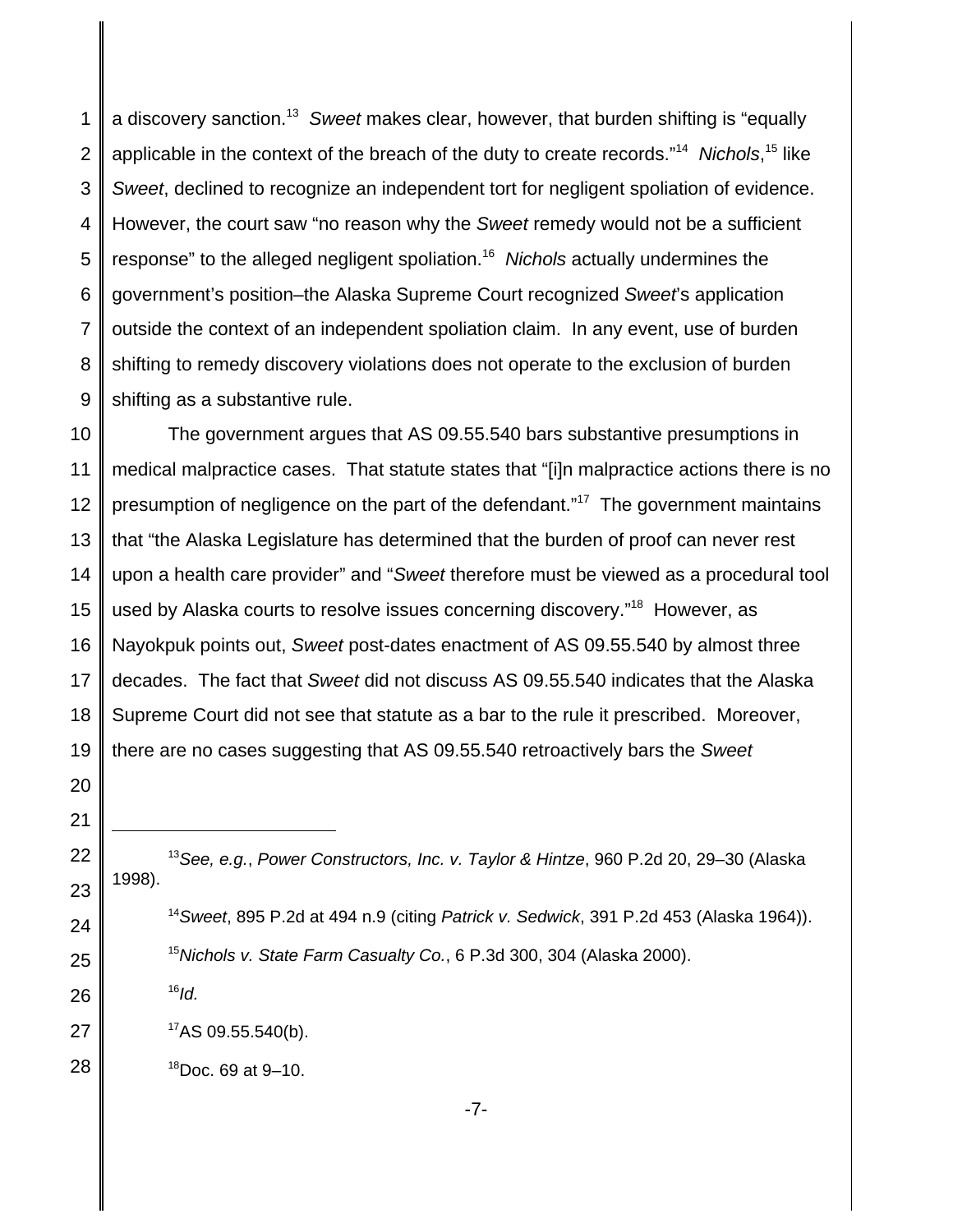1 2 3 4 presumption. Finally, even though the legislative history cited in *Priest v. Lundig*<sup>19</sup> suggests that the statute was intended to counter *Patrick*, *Patrick* did not involve burden shifting–the Alaska Supreme Court found that the plaintiff "did enough under the circumstances to *make out a prima facie case of negligence.*" 20

5 6 The court concludes that the *Sweet* rule is substantive and potentially applicable to plaintiff's claims under the FTCA.

- 7
- **2. Whether** *Sweet***'s Requirements Are Met**
- 8

9

## **a. Whether Nayokpuk's Ability to Make out a Prima Facie Case is**

**Impaired**

10 11 12 13 14 Nayokpuk argues that "[c]ritical medical records . . . were lost, destroyed, or . . . never created."21 Therefore, Nayokpuk maintains, application of the *Sweet* presumption is appropriate. The government responds that Nayokpuk is able to make a prima facie case of negligence without the disputed records, and that a trier of fact must determine whether the absence of any records is attributable to negligence.

15 16 17 18 19 The text of *Sweet* is clear–"the absence of the records [must] hinder[] [a plaintiff's] ability to establish a prima facie case."<sup>22</sup> Elsewhere in the opinion, the Alaska Supreme Court describes the standard as "impairment."<sup>23</sup> Contrary to the government's assertion, the absence of the records does not need to wholly preclude establishment of a prima facie case.

21 22

23

24

25

26

20

19583 P.2d 173, 175–76 n.7 (Alaska 1978).

<sup>20</sup>*Patrick*, 391 P.2d at 456 (emphasis added).

 $21$ Doc. 40 at 39.

<sup>22</sup>*Sweet*, 895 P.2d at 491.

27 28 <sup>23</sup>*See, e.g.*, *id.* ("Just as the missing records may have impaired the Sweets' ability to prove medical negligence, they would in the same way impair the Sweets' ability to prove a causal connection between any negligence and Jacob's injuries.").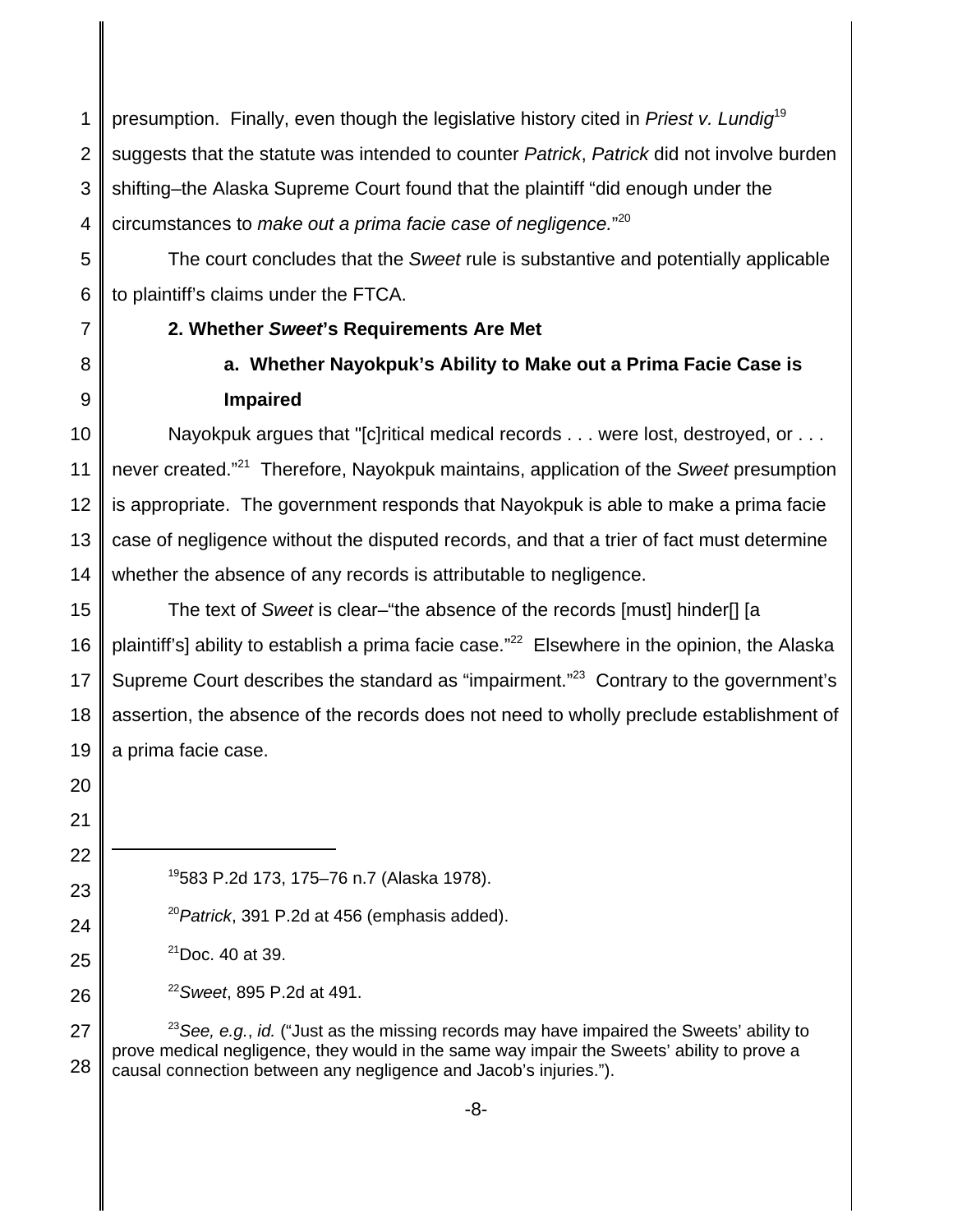1 2 3 4 5 6 7 8 9 Nayokpuk argues that "[t]here are no contemporaneous records of the radio room doctors' evaluation and diagnosis of A.N." and that "[t]he only records available are PEF forms filled out by CHAs, which do not contain any notes and differential diagnoses by the radio room doctors."24 The government argues that Nayokpuk's experts are able to form opinions that "A.N.'s age, symptoms and medical history required that she be brought to Nome for a full sepsis workup."<sup>25</sup> However, as Nayokpuk points out, without such records, "A.N. is limited in her ability to prove what her doctors knew and when they knew it."<sup>26</sup> Nayokpuk's ability to prove breach is therefore impaired.

10 11 12 13 14 15 Nayokpuk argues, for instance, that there is no record of why Dr. Superville's transport order of February 19 was cancelled, why NSRH did not administer an IV or IO, why Nayokpuk was prescribed Rocephin, how the appropriate dosage of Rocephin was determined, or Dr. Sharma's diagnosis. Notwithstanding other theories of liability, it is clear that the absence of certain records impairs Nayokpuk's ability to make out a prima facie case of negligence.

- 16
- 17

22

23

24

25

26

## **b. Whether the Missing Records Are Attributable to the Negligence of Defendant**

18 19 20 21 *Sweet* also requires that "burden shifting should only occur when the essential medical records are missing through the negligence or fault of the adverse party. $27$ Nayokpuk argues that NSRH had a duty, under *Patrick*, to create certain records and that NSRH breached that duty. Nayokpuk notes that NSRH's 30(b)(6) representative

- $^{24}$ Doc. 40 at 40.
- $^{25}$ Doc. 69 at 13.
- 27  $^{26}$ Doc. 40 at 40.

28 <sup>27</sup>*Sweet*, 895 P.2d at 492.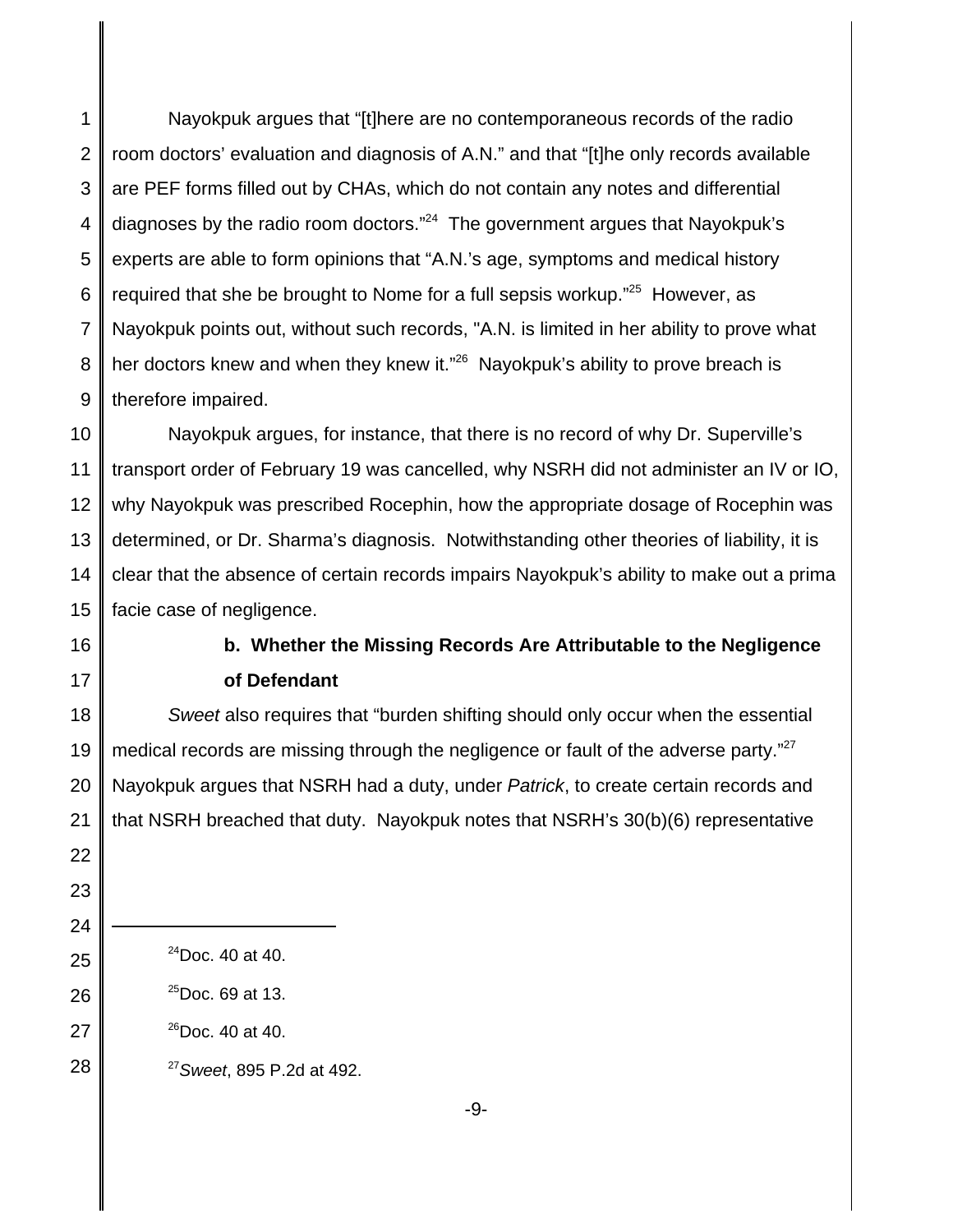admitted that failure to keep certain records would violate the standard of care.<sup>28</sup> The government responds that application of *Sweet* is premature. The government is correct that "[w]hat [p]laintiff[] is seeking here is essentially a summary judgment in a tort action."<sup>29</sup> Although plaintiff has supported her assertion that defendant breached its duty under *Patrick* to create adequate records, the government has not responded to plaintiff's assertions in a manner such that the court can treat the issue as adequately briefed. For example, the government states that it will present testimony that "the providers' record-keeping was within the standard of care" at trial. Elsewhere, defendant states that it "will assert that the standard of care did not require them to be created."31 Finally, Nayokpuk did not identify a procedural vehicle for her motion. The question of whether any of the providers breached their duty to create adequate medical records requires a determination that can only be fully determined in connection with a motion for summary judgment under Rule 56 or trial.

## **V. CONCLUSION**

 For the reasons above, plaintiff's motion at docket 40 is **GRANTED in part** consistent with the discussion in this order and **DENIED in part** without prejudice to a motion for partial summary judgment on the issue of whether the care providers breached any duty to create or maintain adequate records of A.N.'s treatment. If plaintiff believes the remaining issues can be determined on a motion for summary

*See* doc. 40 at 51 (citing doc. 43-11).

 $^{29}$ Doc. 69 at 14.

*Id.*

 *Id.*